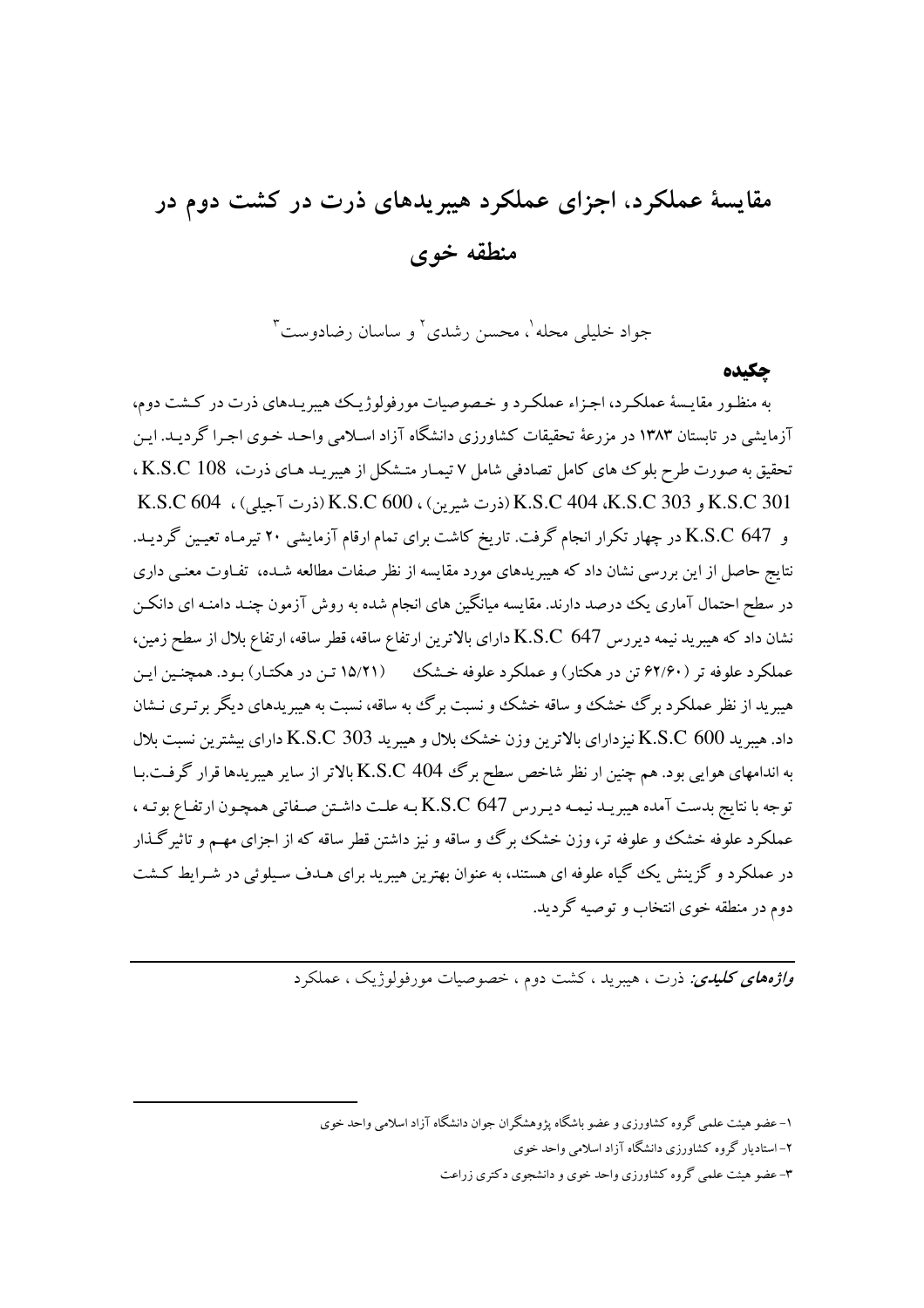مقدمه

هیبرید در شرایط کشت تاخیری بوده و در چنـین شرایطی هیبریدهای دیررس و متوسط رس بـرای اهداف علوفه ای مناسب می باشند(۲). اکبری و همکاران (۱۳۷۲) در بررسی اثرات تاریخ کاشت بر عملکرد ، اجزاء عملکرد و خصوصیات زراعـی ارقام ذرت گزارش دادنـد بـا افـزايش طـول دوره رشد ارقام ، طول بلال و وزن خـشک انـدامهای هوایی بطـور معنـی داری افـزایش مـی یابـد(۳). برووسکی (۱۹۹۲) در بررسی اثرات تاریخ کاشت بر عملکرد و اجزاء عملکرد هیبریـدهای مختلـف ذرت اشاره کرد که بـا تـاخیر در کاشـت ، مقـدار درجه حرارت لازم در مقیاس GDD کاهش مـی یابد و ارقام دیررس برای اهداف سیلوئی در شرايط كــشت تــاخيري مناســبتر هــستند(٢١). مــساوات (۱۳۷۹) در بررســي تغييــرات اجــزاء عملكرد ارقام مختلف ذرت سيلوئي و مقايسه أنها با یک دیگر اظهار داشت کـه تمـامی تیمارهـای آزمایشی در کلیـه صـفات مـورد بررسـی غیـر از عملکرد با یکدیگر تفاوت معنی داری نشان دادند. وی یک همبــستگی مثبــت و معنــی دار بــین وزن خشک ساقه ، ارتفاع ساقه ، وزن خــشک بــرگ و وزن خشک تک بوتـه بـا عملکـرد بیولوژیـک را گزارش داد(۱۵). مقدادی فر و همکـاران (۱۳۸۱) نیـز گـزارش مـشابهی مبنـی بـر تفـاوت در وزن خشک ساقه و برگ ، عملکرد بیولوژیک و وزن خشک بلال ٦ هیبرید ذرت دادنـد (١٦). قبـائی (۱۳۸۰) در بررسی و مقایسه عملکرد هیبرید های ذرت ســيلويي اظهــار نمــود هيبريــد -S61/3 2xk722 عملكرد بيشتري نسبت به هيبريد هـاي مورد مقايسه و شـاهد301 KSC دارا بـود(١٤). گنجـــه ای و همکـــاران (۱۳۸۱) در ارزیـــابی

فرآورده های دامی را افزایش داده است(۹). با توجــه بــه فزونـــي دام و محــدوديت مراتـــع و کشتزارهای کشور ، افزایش تولید محصول زراعی و علوفه ای در واحد سطح با کشت بیش از یک محصول در یک سال زراعـی مـی توانـد بهتـرین روش در تــامین علوفــه مــورد نیــاز دامــداران و افزایش بهره وری از زمین زراعـی باشــد. در ایــن بین ذرت به علت داشتن عملکرد بالا در واحـد سطح ، سرعت رشد زياد و راندمان مصرف بالاي آب به علت C4 بودن و از همه مهمتر تعدد ارقام و داشتن قابلیت کــشت دوم در منــاطق معتدلــه ، یک گیاه زراعـی مهـم بــه شــمار مــی رود(٤). در ایران طرح های تحقیقاتی وسیعی در زمینه کـشت و کار ذرت صورت گرفتـه اسـت. یکـی از جنبـه هــای تحقیقـــی در ذرت بررســـی عملکـــرد و سازگاری هیبرید های امید بخش و پـر محـصول ذرت در کشت های تاخیری و کشت دوم بعد از محصولات پاییزه در مناطق معتدل سردسیری مــی باشـــد(٤). باصـــفا و راشـــد محــصل (١٣٧٧) در بررسی اثرات تاریخ کاشت بر عملکرد و سـرعت رشد هیبریدهای ذرت به این نتیجـه رسـیدند کـه هیبریـد K.S.C 647 دارای بیــشترین طــول دوره رشد در بین هیبریدهای مورد مطالعه أنهـا بــوده و بیشترین عملکرد بیولوژیکی را این هیبرید به خود اختـــصاص داده و هیبریـــد K.S.C 108 دارای كمتــرين عملكــرد بيولوژيــك \_مــي باشـــد(٤). احمـديان و كــاظمى (١٣٧٥) در بررســى اثــرات تاریخ کاشت بر روند رشد و عملکرد چهـار رقـم ذرت اظهار داشتندکه هیبرید K.S.C 647 بهترین

افزایش روز افزون جمعیت کشور ، نیاز بـه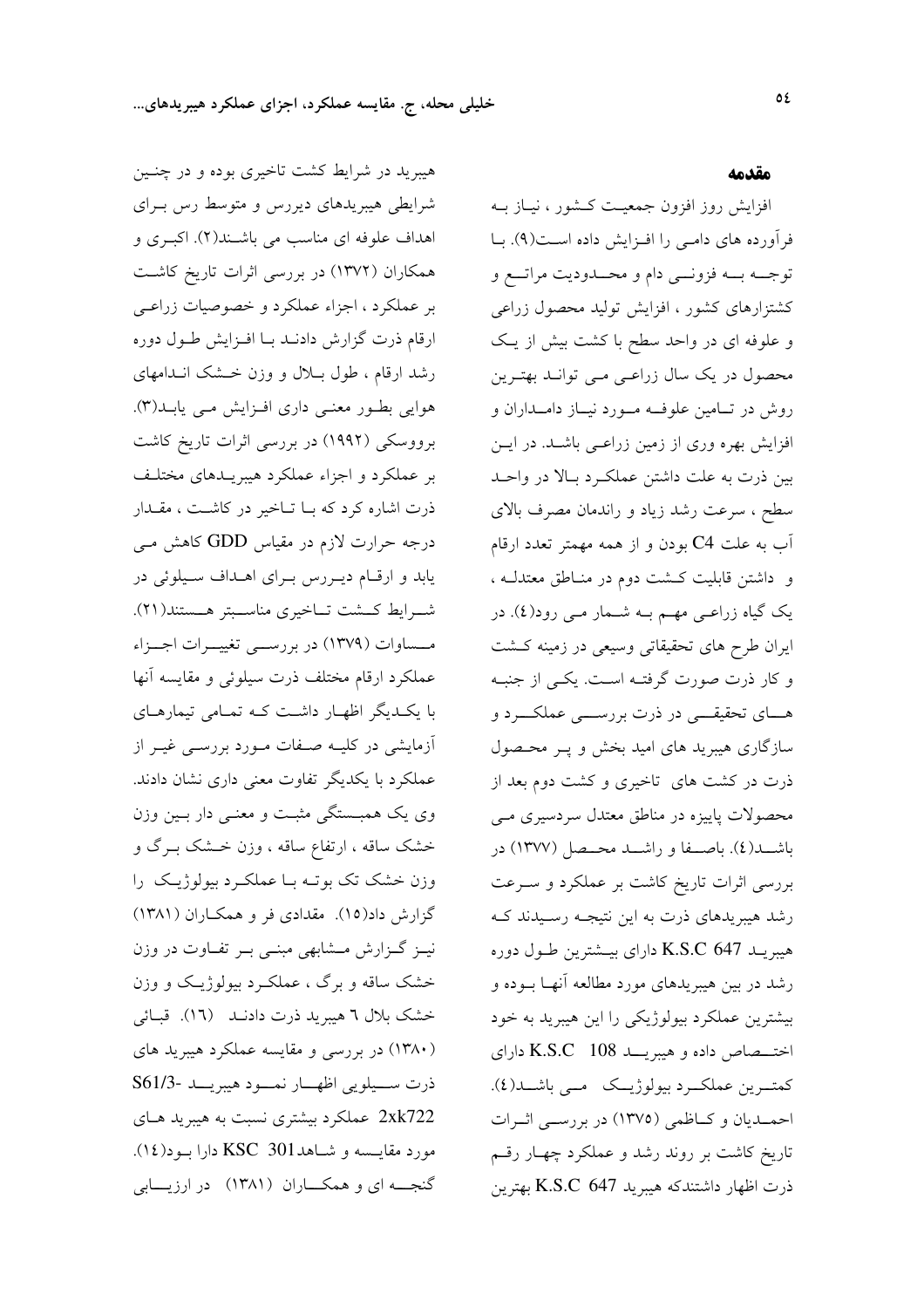عملکرد و صفات آگروتکنیکی ۹ کولتیـوار ً ذرت در دو تاریخ کاشت مناسب و کـشت تـاخیری در مغان مشاهده نمود هيبريد ٧٠٤ بيشترين عملكرد را از لحاظ ماده خشک و دانه در کشت بـه موقـع بدست آورد، حال آنکه در کشت تاخیری هیبرید متوسط رس ٦٤٧ داراي بيشترين عملكرد دانـه و عملکرد بيولوژيک بود(۱۳).

این تحقیق با هدف بررسی امکان کاشت ذرت سیلویی در شرایط کشت دوم بعـد از محـصولات پائيزه از قبيل گندم، جو وكلزا در منطقـه خــوى و شناسایی بهترین رقم بـا عملکـرد علوفـه بـالا در تابسستان ۱۳۸۳ در مزرعــه تحقیقــات کــشاورزی دانشگاه آزاد اسلامی واحد خوی انجام شد .

### مواد و روشها

ایسن آزمسایش در تابستان ۱۳۸۳ در مزرعــه تحقیقات کشاورزی دانشکده کـشاورزی دانـشگاه أزاد اسلامی واحـد خـوی واقـع در ٥ کیلـومتری شرق خوی انجام گرفت. ارتفاع ًمنطقـه از ســطح دریا ۱۱۳۳ متر و میزان نزولات جوی منطقـه ۲۹۵ میلیمتر بوده و طبق طبقه بندی کوپن جزء منـاطق نیمه خشک محسوب می شود. خاک محل آزمایش دارای بافت لوم رسی بــا PH=۸/۱ بـود . عملیات تهیـه زمـین شـامل شـخم و توزیـع ۲۰۰ کیلـوگرم کـود فـسفات اَمونیـوم ، ١٥٠ کیلـوگرم سولفات آمونیــوم و ۲۰۰ کیلــوگرم کــود اوره بــه صورت تقسیطی مطابق با نتایج آزمون خاک بـود. سپس با دیسک عمود بر هم کودهای شیمیایی بـا خاک مخلوط شدند. ۱۰۰ کیلوگرم در هکتـار کـود

ازته در مرحلــه ســاقه رفــتن' و ۱۰۰ کیلــوگرم در زمان غــلاف رفــتن`` (Heading) انجـام گرفــت. آزمایش در قالب طرح بلوکهای کامل تصادفی و در ٤ تكرار انجام گرفت. تيمار ها شامل هيبريـد بسیار زودرس K.S.C 108 با طول دوره رشد ۸۰ روز ، هیبریدهای زودرس K.S.C ، K.S.C 301 303 با طول دوره رشــد ۱۰۰ روز ، هیبریــد نیمــه زودرس K.S.C 404 (ذرت شمیرین بسا نسام تجاری شهد بـا طـول دوره رشــد ۱۱۰ روز) ، هیبریدهای نیمه دیررس K.S.C 600 (ذرت آجیلی با نام تجاری شکوفه بـا دوره رشـد ١١٥ روز) ، K.S.C 604 (با نام تجاری زرین بـا دوره رشد ١١٥ روزه) و T.W.C 647 (با نام تجاري سیمین با طول دوره رشد ۱۲۵–۱۲۰ روز) بود. هر كرت آزمايشي شامل ٤ خط كاشت ٤ متـرى بــه فاصله ۵۰ سانتی متر از هم بود. فاصله بوتـه روی ردیف حدود ۲۰ سانتی متر انتخاب گردید. تاریخ کاشت برای تمام ارقام آزمایشی ۲۰ تیرماه بـوده و دور آبیاری بر اساس سنجش رطوبت وزنی خاک و در حدود١٢-٧ روز تعيين گرديـد. مبارزه با ۔<br>آفت زنجرک با سـم دیــازینون در دو مرحلــه بــه میزان ۱ در هزار انجام شد. همچنین بـرای بهبـود وضع تغذیه ای گیاه در دو مرحلـه سـاقه رفـتن و ظهور گل تاجي، محلول پاشــي ســولفات روي و سولفات آهن به نسبت ٥ در هزار انجام شد.نمونه برداری از دو خط وسطی با رعایت حاشـیه از دو انتهای خطوط کشت انجام گرفت. عملکرد علوفه تر به عنوان یکی از صفات مورد مطالعه در محـل

<sup>1-</sup> knee stage

 $2$ -heading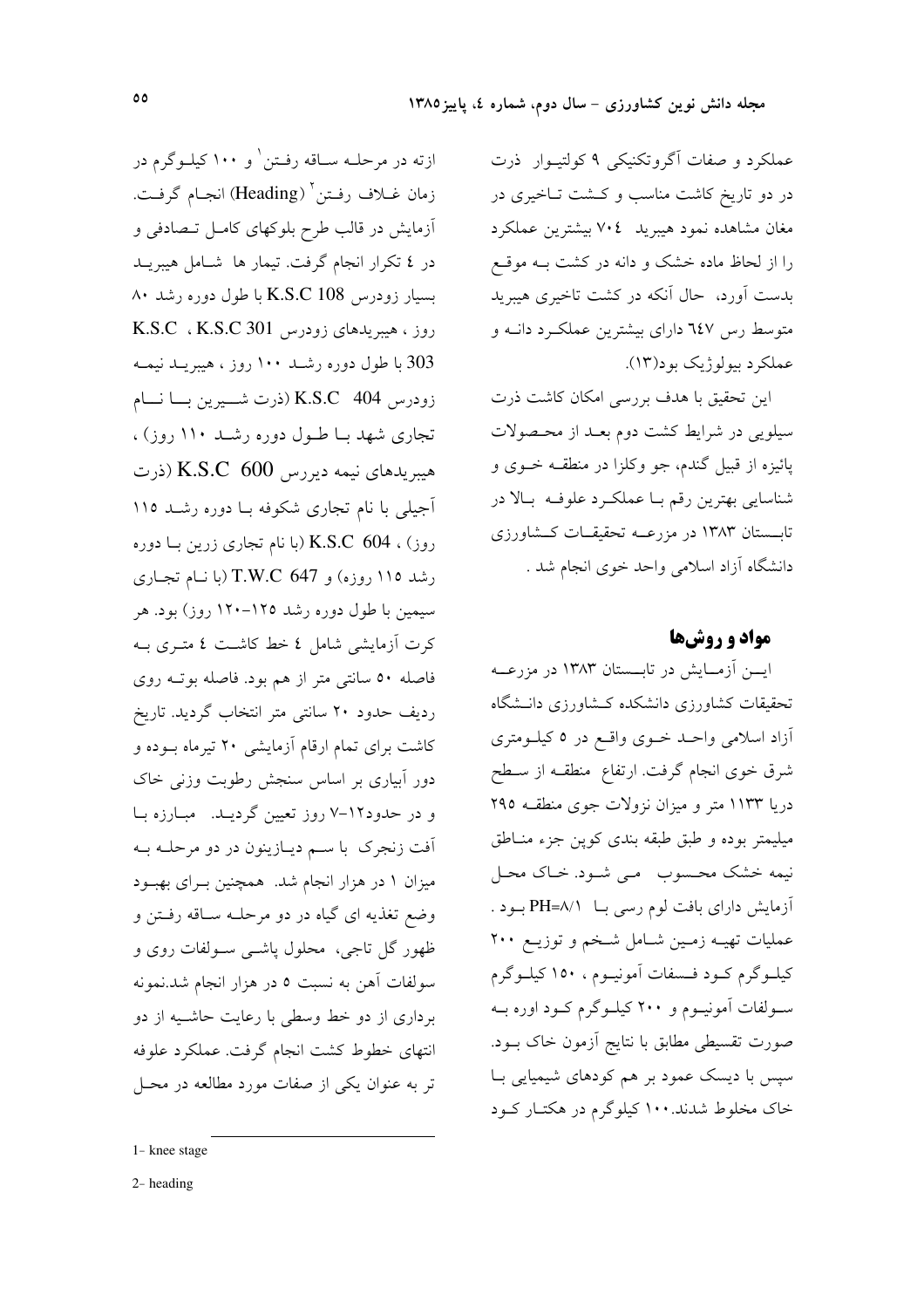و پرستار (۱۳۷٦) با افزایش طول دوره رشد ارقام ذرت ، تعداد گره های تاجی و نیز تعداد گره های ساقه در بالای سطح خاک افزایش یافته و ارتفـاع نهایی بوته افزایش پیدا می کند(٥، ١٧). کوکس و اوتیس (۱۹۹۱) نیزضمن اضهار رابطـه معنـی دار طول دوره رشـد بـا ارتفـاع سـاقه ً ذرت، اعـلام نمودند در کنار طول دوره رشد، بعضی از فاکتور های محیطی از قبیل تراکم کاشت و تغذیه گیاهی نیز می تواند تعیین کننده باشد(۲۲). بـا توجـه بـه اینکه طول دوره رشد هیبرید ٦٤٧ بیشتر از هیبرید های دیگر آزمایشی است لـذا بـالا بـودن ارتفـاع ساقه را در هیبرید تری وی کراس ٦٤٧ می تـوان ناشی از پتانسیل ذاتی این هیبرید در داشتن تعــداد گره بیشتر ساقه و فاصله میان گره های بیــشتر در اين هيبريد دانست .

#### قطر ساقه

در این بررسی هیبرید های آزمایشی تفاوت معنى دارى از لحاظ قطر ساقه نشان دادند، بطوریکه بر اساس مقایسه میانگین انجام شده، تنها هيبريد بسيار زودرس K.S.C 108 با متوسط قطر ساقه ١٧/٦٥ ميليمتر كمترين مقدار عددی را بخود اختصاص داده و در گروه b واقع شد و بین هیبرید های ذرت دیگر تفاوت معنی داری از لحاظ قطر ساقه دیده نشد. البته رقم هیبرید متوسط رس ٦٤٧ با میانگین ٢٢/٩٥ میلیمتر بیشترین قطر ساقه را دارا بود (جداول ۱و۲). بپرستار (۱۳۷۲) و چوگان (۱۳۷۵) نیز بین ارقام آزمایشی ذرت تفاوت آماری معنی داری در سطح ٥ درصد از لحاظ قطر ساقه مشاهده نمودند(٧،٥).

مزرعه اندازه گیری شد. همچنین صـفات ارتفـاع ساقه ، قطر ساقه ، طـول تاسـل ، ارتفـاع بـلال از سـطح زمـين ، شــاخص سـطح بــرگ در زمــان برداشت و تعداد برگ بـا رویـت ۱۰ عــدد بوتــه انتخابی تصادفی در هر کـرت یادداشـت بـرداری شد. شاخص سطح برگ از طریق حاصل ضرب بزرگترین طول برگ در ضریب ۰/٦٨ محاسبه شد . برای تعیین عملکرد برگ ، ساقه و بلال خشک و اندازه گیری ماده خشک، نمونـه هـا در داخـل آون در دمای ۱۰۵ درجه سـانتیگراد بـه مـدت ۷۲ ساعت خشک گردیدند. تجزیه واریانس و مقایسه میــانگین داده هــا بــا اســتفاده از برنامــه آمــاری MSTAT C انجام گرفت.

## نتايج و بحث ارتفاع ساقه

نتايج تجزيه واريـانس صـفات مورفولـوژيكى نشان می دهد که هیبریدهای مورد مقایسه از نظر ارتفاع سـاقه تفـاوت معنـی داری در سـطح یـک درصـد دارا مــی باشــند (جــدول١) . مقايــسه میانگین های انجام شده نــشان داد هیبریــد نیمــه ديررس K.S.C 647 با ميانگين ارتفاع ساقه ۲۲٤/۳ سانتی متـر نـسبت بـه هیبریــدهای دیگـر برتری نشان داده و در گروه a قرار گرفت.کمترین ارتفاع ساقه نیز با ۱۵۷/۳ سـانتی متـر مربـوط بـه هیبرید K.S.C 108 بـوده بطوریکـه در گـروه d قرار گرفت (جدول۲) . نگاهی اجمالی بـه نتـايج بدست آمده نشان می دهد با افـزایش طـول دوره رشد هیبرید های آزمایشی، ارتفاع ساقه افـزایش می یابد. بر اساس گزارش های میرهادی (۱۳۸۰)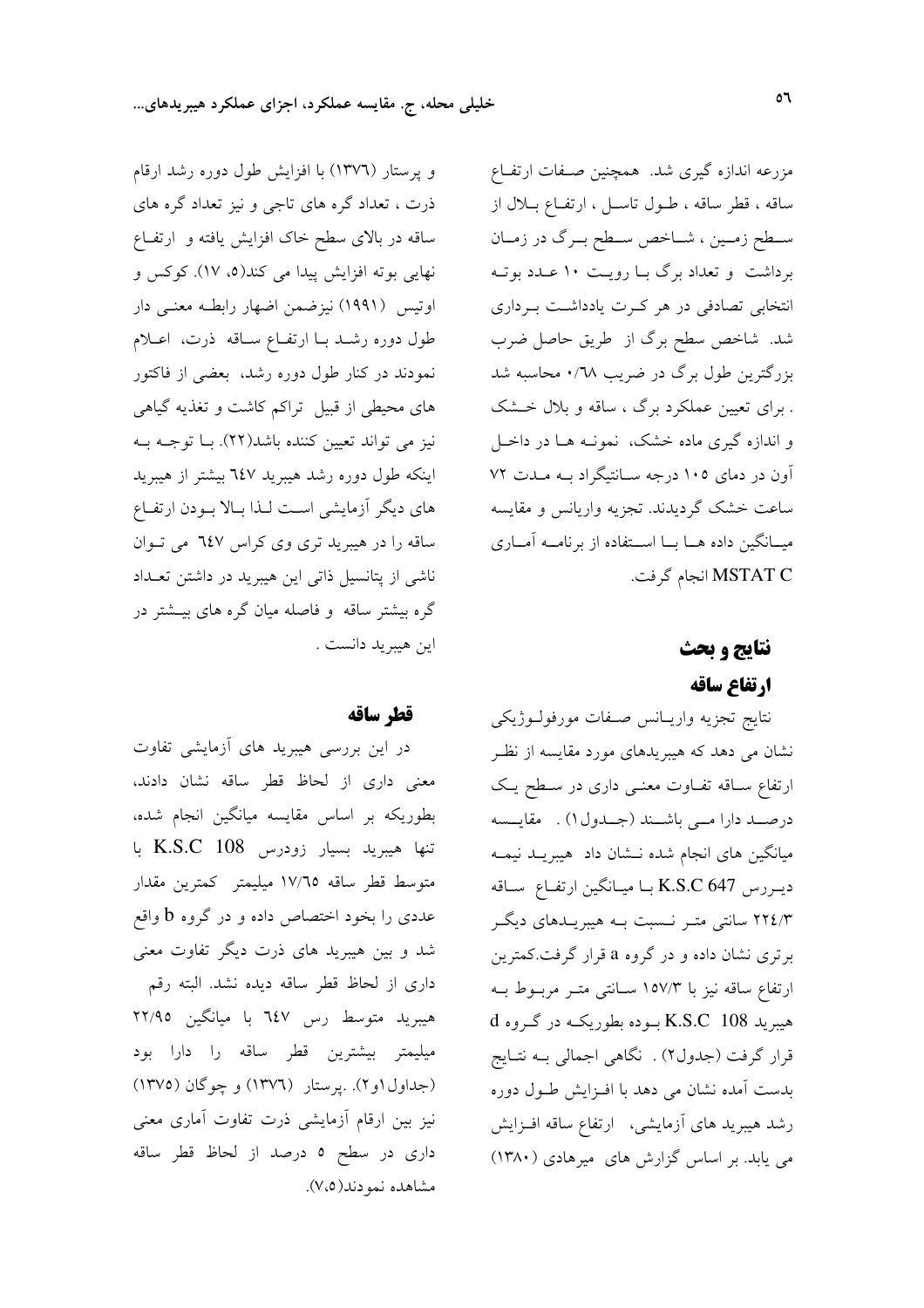#### **تعداد برگ در بوته**

بین هیبرید های ذرت از لحاظ تعداد برگ نیز تفاوت معنی داری دیده شد (جدول ۱) . بیشترین تعداد برگ با میانگین ۱۵ برگ در بوته در هیبرید ٦٤٧ بدست آمد، هرچند كه اختلاف بين اين هیبرید با هیبرید ٤٠٤ که یک ذرت شیرین است معنی دار نگردید. هیبرید بسیار زود رس K.S.C108 نیز با ۹ عدد برگ سبز در زمان برداشت کمترین تعداد برگ را در هیبرید های آزمایشی دارا بود (جدول۲) . به نظر می رسد بین تعداد برگ و طول دوره رشد یک رابطه همسو وجود داشته باشد و با افزایش طول دوره رشد یک رقم ذرت به تعداد برگ های آن نیز افزوده می شود. نورمحمدی و همکاران (١٣٧٧) به نقل از نوزولینی از ایتالیا گزارش دادندکه در ۱۰۰ هیبرید مورد بررسی در مرکز تحقیقات برگامو ایتالیا ارقام دیر رس ذرت دارای تعداد برگ بیشتری نسبت به ارقام زودرس بودند(١٨). در اين آزمايش نيز اين اصل ديده مي شود فقط در این بین، ذرت هیبرید ٤٠٤ با وجود دوره رشد کوتاهتر نسبت به هیبرید های ٦٠٠ و ۲۰٤ ، دارای تعداد برگ و حتی شاخص سطح برگ بیشتری بود که نشان می دهد این هیبرید ذاتا یک ذرت پر برگ می باشد.

#### **ارتفاع بلال از زمین**

بین ارقام آزمایشی تفاوت معنی داری از لحاظ ارتفاع بلال از زمین مشاهده شـد (جـدول ۱) . در این بسین هیبریـد ٦٤٧ بیــشترین ارتفــاع بــلال از سطح زمین را دارا بود وبـا ۱۸۵/۸ سـانتیمتر بـه همراه هیبرید های ۲۰۰و ۳۰۳ در یک گروه واقع

شدند . کمترین ارتفاع بلال از زمین نیز در هیبرید بسسیار زودرس ۱۰۸ بسا میسانگین ارتفاع بلال ١٢٨/٥ مشاهده گرديد(جدول٢) . طبق گزارشات کوچکی و خلفانی (١٣٧٤) و نورمحمــدی و همکاران(۱۳۷۷) و اکبری وهمکاران (۱۳۷۲) در ارقام ذرت که بلال در ارتفاع بالاتری تشکیل می شود و بلال به برگ های انتهایی سـاقه کــه نقــش بیشتری در پر شدن دانه دارند نزدیک مـی شـود عملکرد دانه و عملکرد بلال افزایش مـی یابـد(۳، ١٨، ١٢). در اين بررسي نيزدر هيبريـد هـايي كـه دارای عملکرد ماده خشک بیـشتری هـستند بـلال در ارتفاع بالاتری نـسبت بـه سـاقه شـكل گرفتـه است .

#### شاخص سطح برگ

شاخص سطح برگ نیز به عنوان یک صفت مورفولوژیکی مهم از حاصل ضرب سطح برگ در تک بوته در تعداد بوته در متـر مربـع در ضـريب ٬۶۸ محاسـبه شـد. هیبریــدهای مــورد مقایــسه تفاوت معنى دارى در ايـن زمينـه نـشان دادنـد، بطوريكه هيبريد 404 K.S.C با ميانگين شـاخص سطح بـرگ ٥/٢٤ در گـروه a و بـالاتر از سـاير هيبريدها قرار گرفت و هيبريـد K.S.C 108 بـا میانگین شاخص سطح برگ ۲/٥۷ کمترین مقـدار عددي را به خود اختصاص داد و در گروه c قرار گرفت (جدول ۱و۲). طبق گزارشات احمـدیان و کاضمی (١٣٧٥) بالا بودن شاخص سطح برگ در ذرت می تواند در افزایش عملکرد ماده خشک گیاه موثر واقع شود (۲). خلیلـی و همکـاران (۱۳۸۰) در هیبریــد هـای سـورگوم علوفـه ای مشاهده نمودند افزايش شاخص سطح برگ باعث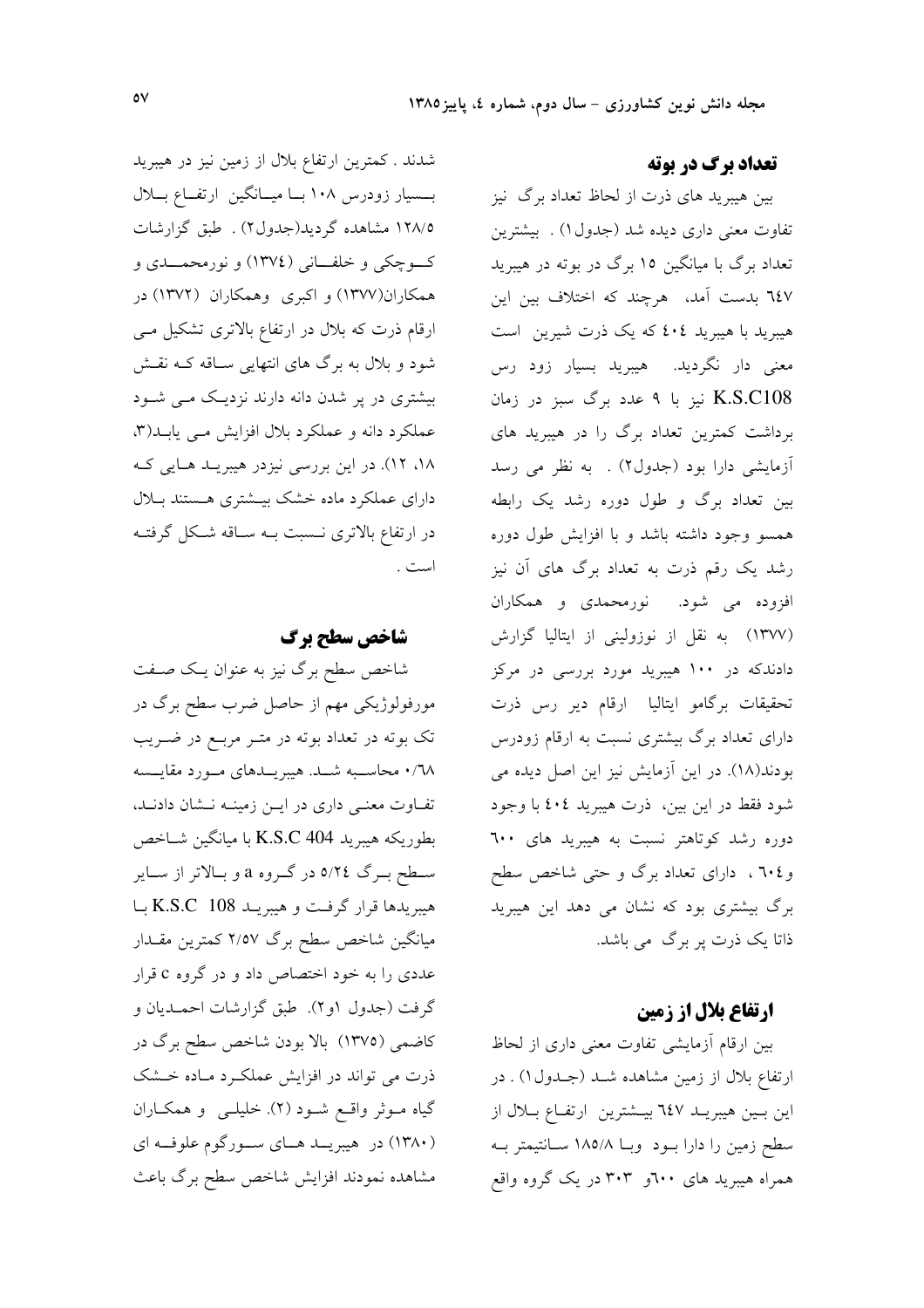افزایش عملکرد ماده خشک گیاهی شده و یاد آور شـدند در مـواردي كـه هـدف از كـشت گياهـان زراعی برداشت از اندام های سبز گیاه باشد وجود یک تاج پوشش متراکم گیاهی با شــاخص ســطح برگ بالا می تواند در افزایش ماده خشک گیاهی مفيد واقع شود(٩) . در اين بررسـي هيبريــد ذرت شیرین ٤٠٤ دارای شاخص سطح برگ بالایی بود و توانست ماده خشک بالایی تولیـد کنـد و بـا میانگین۱٤/٤٥ تن در گروه ab واقع شد.

#### وزن خشك ساقه

یکی از مولفه های عملکرد هر گیاه علوفه ای وزن خشک ساقه می باشـد کـه در ایــن آزمــایش تیمارهای مورد مطالعه ازایــن نظـر تفــاوت معنــی داری نشان دادند، بطوریکه هیبریـد K.S.C 647 با ۷/٤٠٥ تن در هکتار ساقه خشک در گـروه a و هیبرید 208 K.S.C با ۲/۱٤٥ تن ساقه خشک در هکتار در گروه e قـرار گرفـت. تفـاوت هیبریــد ٦٤٧ از نظر عملکرد ساقه خشک با رقسم هیبریــد ٤٠٤ از لحاظ آماري معنى دار نبود. بالا بودن وزن خشک ساقه در هیبرید تری وی کـراس ۲٤۷ مـی تواند ناشی از ارتفاع بیشتر ساقه ایـن هیبریـد در مقايسه با ٦ هيبريد ديگـر باشــد (جــداول٣و ٤) . وجود تعداد بالای برگ در این هیبرید کـه دلیلـی بر داشتن تعداد گره ساقه بیـشتر اسـت در کنـار فاصله میان گره بیشتر و نیز بالا بودن قطـر سـاقه مي تواند دليل عملكرد ساقه بالاي يک رقم گياهي باشد و چنانچه مشاهده می شـود هیبریـد ٦٤٧ از لحاظ ارتفاع ساقه و قطر ساقه نـسبت بـه هيبريــد هـاي آزمايــشي ديگــر برتــري معنــي داري دارد . چوگان (١٣٧٥) نيز بين هيبريد هاي مورد مقايــسه

در گرگان بالاترین عملکرد ساقه خشک را در دیر رس ترین رقم ذرت مـشاهده کـرد (۷) . گنجـه ای (۱۳۸۱ ) نیز بیشترین وزن خشک ساقه را در هیبرید ۲٤۷ در کشت تاخیری در مغـان مـشاهده نمود(۱۳).

#### **وزن خشک برگ**

هیبریدهای مورد مطالعه تفاوت معنی داری در سطح یک درصد در این زمینه نشان دادند (جدول٣) . هيبريد K.S.C 647 با ميانگين وزن خشک برگ ۲/۸<mark>۲</mark> تن در هکتار بالاتر از سایر هیبریدها و در گروه a قرار گرفت و هیبرید K.S.C 108 با ۱/۸۰۳ تن در هکتار برگ خشک در گروه b قرار گرفت .تفاوت عملکرد هیبرید تری وی کراس با وجود مقادیر عددی بالا تنها با هیبرید بسیار زودرس ۱۰۸ معنی دار بود و سایر هیبرید ها از نظر وزن خشک برگ با همدیگر تفاوت آماری معنی دار نداشتند (جدول،) . در كنار شاخص سطح برگ قابل توجه هيبريد ٦٤٧ ، داشتن تعداد برگ در بوته بیشتر این هیبرید می تواند در بالا بودن وزن خشک برگ آن موثر باشد . با توجه به اینکه ذرت می تواند در هر مرحله از رشد گیاه به عنوان علوفه سبز مورد استفاده قرار گیرد و با در نظر گرفتن این نکته که در اوایل فصل رشد برگ ها درصد قابل توجهی از اندام های هوایی گیاه را تشکیل می دهند، می توان اهمیت پر برگی و داشتن وزن خشک برگ این هیبرید را بیشتر دانست . نتایج این بررسی در مورد وزن خشک برگ با گزارش چوگان(١٣٧٥) تطابق كامل دارد (٧) .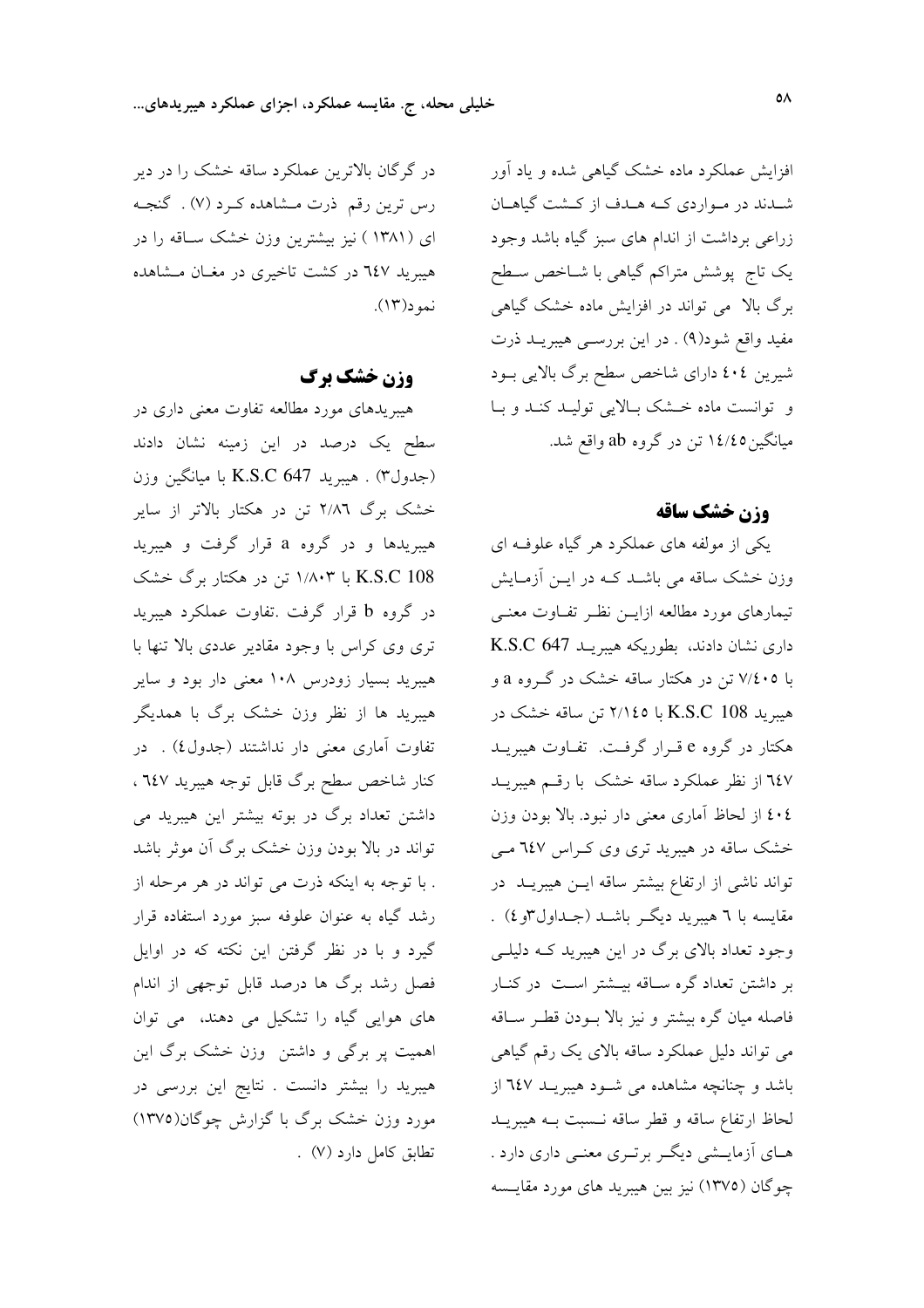#### نسبت برگ به ساقه

با توجه به اهمیت نسبت وزن خشک برگ بــه ساقه، این صفت نیز مورد محاسبه و ارزیابی قرار گرفت. بالاترین نسبت برگ به سـاقه مربـوط بـه هیبرید K.S.C 108 بود، به طوری که بــا ۳۰/۹۷ درصد بالاتر از سایر هیبریدها و در گـروه a قـرار گرفت (جدول٤) . اين هيبريد بـه علـت دا شـتن ساقه کوتاه و نازک دارای نـسبت بـرگ بـه سـاقه بالاترى شده است. هيبريـد K.S.C 404 نيـز بـا میانگین ۲۰/۲۹ درصد کمترین نـسبت بـرگ بـه ساقه را دارا بود و در گروهb قرار گرفت بــه نظـر می رسد با وجود سطح برگ بالای ایـن هیبریـد، به علت وزن خشک ساقه بالا و پا نبازک ببودن احتمالي برگ، نسبت برگ به ساقه آن بر خــلاف انتظار پایین است . بیشترین نسبت برگ بـه سـاقه مربوط به هیبرید ۱۰۸ بود. از آنجـا کــه بــرگ هــا حاوی پروتئین خام بیشتری نسبت به ساقه هستند و قابلیت هضم بالاتری نیز نسبت به سـاقه دارنــد لذا می توان تصور کرد کـه هیبریـد K.S.C 108 از لحاظ کیفیت علوفه سـبز بهتـر از هیبریــدهای دیگر باشد . با افزایش طول دوره رشد گیاه ســاقه روند تجمعی ماده خشک بیـشتری در مقایـسه بـا برگ ها پیدا می کند که در اینصورت باید هیبریــد تری وی کراس ٦٤٧ از همه ارقام مورد مطالعـه کیفیت کمتری داشته باشد ( ٥) . لذا مشاهده می شود با افزایش طول دوره رشد، در هیبریـدهای آزمایشی ذرت، نسبت برگ به ساقه کـاهش مـی یابد . نتایج ایـن تحقیـق بـا گزارشـات کـوکس و اوتسیس (۱۹۹۱) و قبسایی (۱۳۸۰) تطبابق دارد (٢٢و ١٤) .

#### وزن خشک بلال

هيبريــدهاى مــورد مقايــسه از لحــاظ وزن خشک بلال تفاوت معنى دارى نـشان دادنــد (جدول۳). مقايسه ميانگين داده هانشان داد ک هيبريــد 600 K.S.C بــا ميــانگين وزن خــشک ۰۶/۵ تن در هکتار در گروه a و هیبرید K.S.C 108 با میانگین ۳/٦٨٢ تن در هکتــار در گــروه c قرار گرفت که نشان می دهد هیبرید K.S.C 600 یک هیبریـد بـا بـلال هـای بـزرگ مـی باشـد (جدول٤) . رقم اجيلي ٦٠٠ با وجـود عملكـرد بلال خشک بالا ، تفاوت معنی داری از لحاظ وزن خشک بلال با ارقام ۲۰٤،٤٠٤ و ۳۰۳ نداشت . در این بین هیبرید ٦٤٧ دارای وزن بلال کمتری بود که می تواند بـه علـت کمبود وقـت بـرای ادامـه مراحل رشد و نمو و ير شدن دانه هاي بلال باشد. بالا بودن وزن خشک بلال از آنجـا کـه بــلال هــا دارای درصد هیدروکرین بیشتری نسبت به سـایر قسمتهای گیاه ذرت می باشند برای هدف سیلوئی می تواند یک حسن بـه شـمار آیـد. میـر هـادی (۱۳۸۰) نیز در معرفی خصوصیات هیبرید ۳۰۳ از آن به عنوان هیبریدی با نسبت بلال به اندام هـای هوايي بالا ياد مي كند(١٧).

#### **نسبت بلال به اندام های هوایی**

هيبريد 303 K.S.C از لحاظ نسبت بلال بـه شاخ و برگ نیز نسبت به هیبریدهای دیگر برتری داشت و با نسبت بلال به اندام هـای هـوایی ٤٩ درصد ، بالاتر از سایر هیبرید های مورد مقاسـیه و در گروه a قرار گرفت. در اين بين هيبريد K.S.C 647 با میانگین نسبت بلال به شاخ و بـرگ ۳۳ درصد، کمترین عـدد را بـه خـود اختـصاص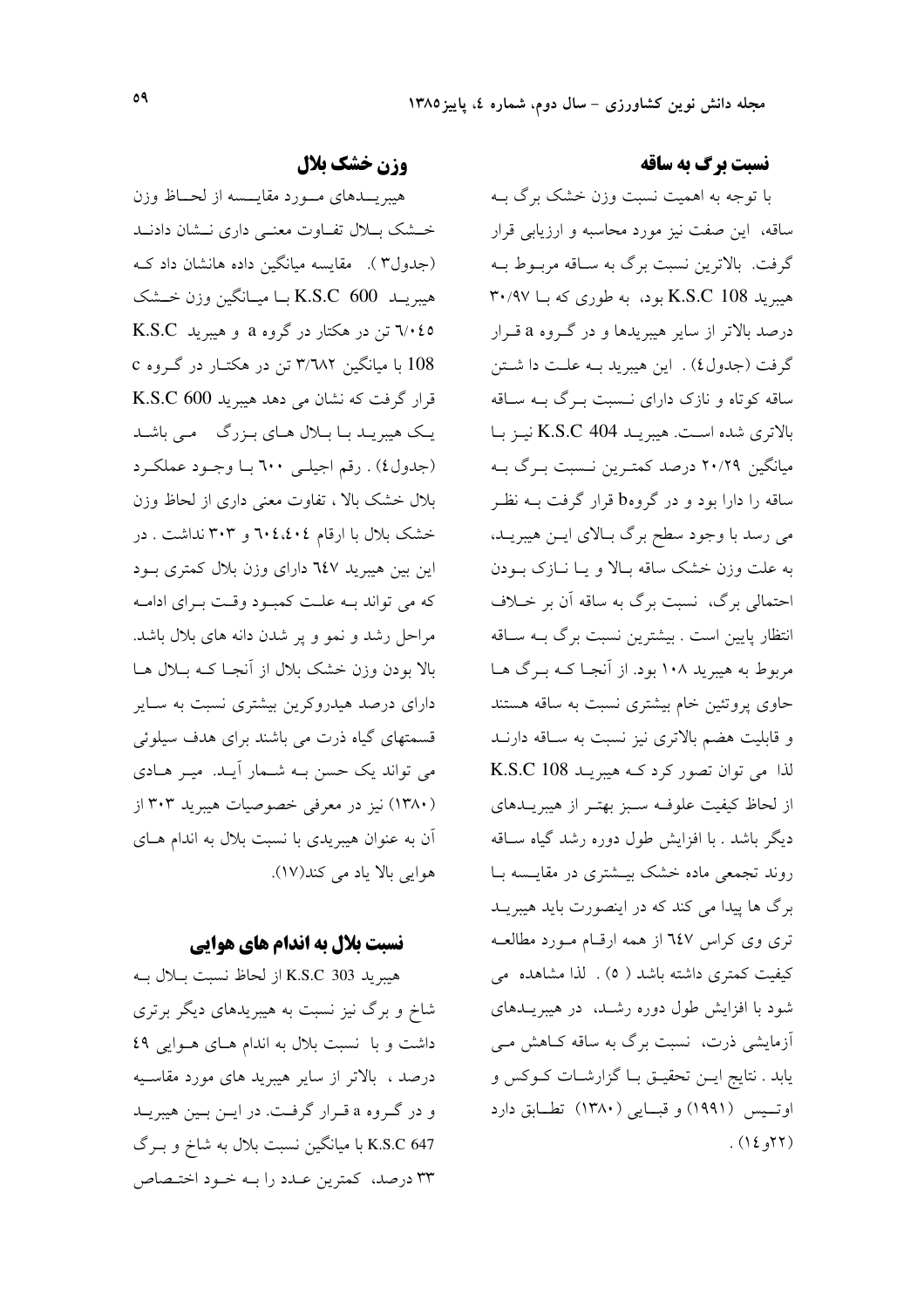داده و در گروه f قـرار گرفت (جـدول٤) . ايـن هیبرید دارای وزن خشک بـرگ و سـاقه بیـشتری نسبت به سایر هیبریدها بود، لـذا حاصـل کـسر وزن خشک بلال به وزن خــشک ســاقه و بــرگ ، عدد پائینی بدست آمد . با توجه به اینکه بلال در ذرت سیلویی به سبب کربوهیـدرات فـراوان از ارزش بالایی نسبت بـه بـرگ و سـاقه برخـوردار بوده و میزان اسید استیک و اسید لاکتیک علوفه را در طی سیلو نمودن بالا می برد و در تنظیم تـراکم کاشت و انتخاب رقم کشت شده سعی مــی کننــد درصد بلال در ماده خشک را بالا ببرنـد (١٦،١٠) اهمیت نسبت بلال به اندام های هوایی در هیبرید ۲۰۳ بیشتر نمایان می شود و این هیبرید از لحـاظ خصوصیات کیفی مناسب تـر از سـایر هیبریــدها برای سیلو نمودن می باشد، اما نکته مهــم در ایــن زمینه عملکرد این هیبریـد اسـت کـه متناسـب بـا نسبت بلال به اندام های هوایی بالا نیست .

### عملكرد علوفه تر

هیبریدهای مورد مقایسه از لحـاظ عملکـرد علوفه تر نیز تفاوت معنی داری در سطح احتمال یک درصد نـشان دادنـد (جـدول ۱) ، هیبریـد K.S.C 647 با ميانگين عملكرد علوفه تر معـادل ٦٢/٥٩ تن در هکتار بالاتر از همه هیبریـلـها و در گروه a قرار گرفت . تفاوت ايــن هيبريــد از نظـر علوفه تر تنها با دو هیبرید بـسیار زودرس ۱۰۸ و زود رس ۳۰۱ معنی دار بود. هیبریـد K.S.C 108 با میانگین ۳٤/٤٧ تن در هکتار پــائین تــر از سایر هیبریدها و در گروه c قرار گرفت (جدول۲)

. بالا بودن عملكرد علوفه تر اين هيبريد مي تواند ناشی از ارتفاع بوته بالا، قطر ساقه بالا و تعـداد برگ بالا تر در مقایسه با هیبرید های دیگر باشـد. این در حالی ا ست که کلیـه هیبریـد هـای مـورد مطالعه در مرحله شیری- خمیری برداشت شــدند و طولانی ترین دوره رشد مربوط به تری وی کراس ٦٤٧ بود.

#### عملكرد علوفه خشك

هیبرید K.S.C 647 با ماده خشکی معـادل ۱۵/۲۱ تن در هکتار در گروه a و بـالاتر از سـاير هیبریدها قرار گرفت، هرچند که تفاوت بین ایــن هیبرید با ۲۰٤ و ذرت ٤٠٤ از لحاظ آماری معنبی دار نبود. هیبرید K.S.C تنز با ماده خشکی معادل ۷/٦۳ تن در هکتار پائین تر از سایر هیبریدهای مطالعـاتی و در گـروه e قـرار گرفـت (جدول٤) . به نظر مي رسد هيبريد ٦٤٧ با داشتن دوره رشد طولانی تر نسبت به هیبرید های دیگر و بهره گیری از خصوصیاتی مثل داشتن سیستم ریشه ای توسعه یافته تر ، تعداد گره هـای تــاجی بيشتر، قطر و ارتفاع ساقه بيشتر، شـاخص سـطح برگ بالا (١٦) ، عملکرد بـرگ و سـاقه خــشک بـالا و نيـز داشـتن وزن خـشک بـلال نـسبتا بـالا توانسته است نسبت به هیبرید های دیگر در ایــن آزمایش برتری نشان دهد. نتـایج ایــن بررســی بــا گـزارش هــاي مقــدادي فروهمكــاران (١٣٨١) ، مساوات (۱۳۷۹) و چوگان (۱۳۷۵) تطابق کامل  $c_1(c_1 \cap c_2 \cap c_3)$ .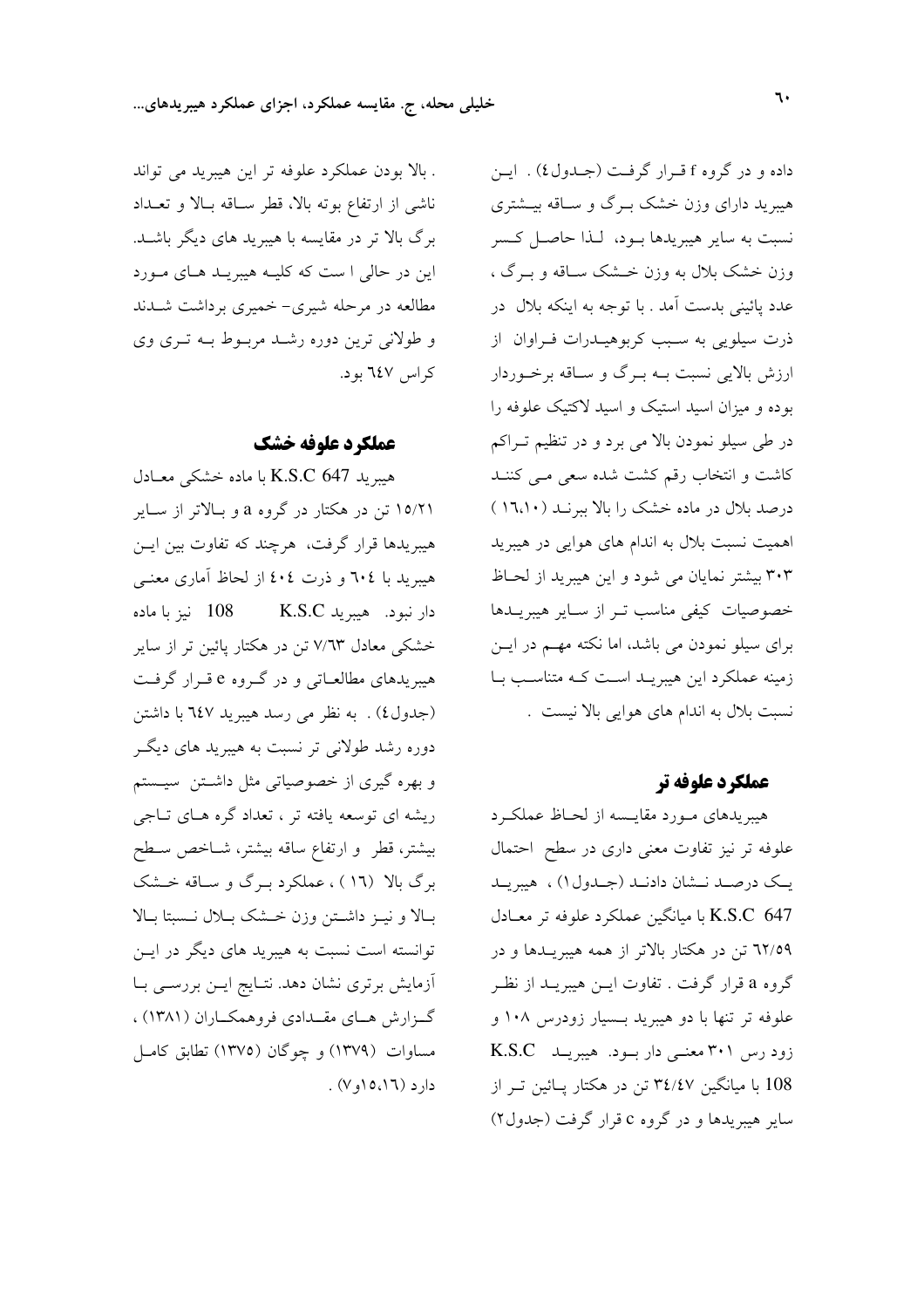| سطح بر د و علوفه تر در هیبرید های آزمایشی |                            |                                |                       |                            |                                                                       |               |                |  |
|-------------------------------------------|----------------------------|--------------------------------|-----------------------|----------------------------|-----------------------------------------------------------------------|---------------|----------------|--|
| ميانگين مربعات                            |                            |                                |                       |                            |                                                                       | درجه<br>آزادی | منابع تغيير    |  |
| علوفه تر                                  | شاخص سطح<br>بر گ           | ارتفاع بلال                    | تعداد برگ             | قطر ساقه                   | ارتفاع ساقه                                                           |               |                |  |
| $20/V41$ <sup>Ns</sup>                    | $\cdot$ /712 <sup>Ns</sup> | $\mathcal{W}\cdot/\mathcal{W}$ | $1/1V4$ <sup>Ns</sup> | $\cdot$ / $\cdot$ \ \ \ Ns | $192/901^{\text{Ns}}$                                                 | ٣             | تكرار          |  |
| $Y\Lambda\Sigma/\Lambda\circ\cdot^{**}$   | $\mathbf{r}/\mathbf{v}$    | 1271/4                         | $IV/LIV^{**}$         | $\cdot/\cdot \wedge^{**}$  | $\lambda \mathcal{N} \mathcal{N} \cdot \mathcal{N} \cdot \mathcal{N}$ | ٦             | هيبر يد        |  |
| $\Upsilon\Upsilon/971$                    | $\cdot$ / $\cdot$ 0)       | 7.712                          | $\cdot$ / $\cdot$ 79  | $1/\cdot 14$               | 77/7.7                                                                | ۱۸            | اشتباه أزمايشى |  |

جدول ۱ – تجزیه واریانس صفات ارتفاع ساقه، قطر ساقه، تعداد برگ، ارتفاع بلال، شاخص ۔<br>طح برگ و علوفه تر در هیبرید های آزمایشے

Ns و\*\* و\* به ترتیب بیانگر غدم اختلاف معنی دار و معنی دار بودن در سطح ا حتمال ۱ و ۵ درصد می باشد.

جدول ۲– مقایسه میانگین صفات ارتفاع ساقه، قطر ساقه ، تعداد برگ، ارتفاع بلال ، شاخص سطح برگ و علوفه تر در هیبرید های آزمایشی

| علوفه تر                                | شاخص سطح<br>بر گ                         | ارتفاع بلال                  | تعداد برگ                        | قطر ساقه                                     | ارتفاع ساقه                                                 | هيبر يدهاي<br>أزمايشي |
|-----------------------------------------|------------------------------------------|------------------------------|----------------------------------|----------------------------------------------|-------------------------------------------------------------|-----------------------|
| $\mathcal{Y}\mathcal{L}/\mathcal{L}V$ C | $Y/OV \cdot C$                           | $17\lambda$ od               | $\sqrt{4}$ $\cdot$ e             | V/To b                                       | $\cos \theta$                                               | <b>K.S.C 108</b>      |
| 27/1                                    | $\mathbf{r}/\mathbf{A} \cdot \mathbf{b}$ | $120/T$ C                    | $\mathcal{U} \cdot \mathcal{U}$  | $\mathsf{Y} \cdot / \mathsf{O} \mathsf{V}$ a | $1V4/\Lambda$ C                                             | <b>K.S.C 301</b>      |
| $oV/\cdot \wedge a$                     | $0/\cdot$ $\sqrt{2}$ a                   | $\frac{1}{\sqrt{6}}$ ab      | 17/70C                           | $Y\$ /V0a                                    | 19A/A b                                                     | <b>K.S.C 303</b>      |
| $0\Lambda/\tau$ a                       | $0/77\lambda$ a                          | 170/T b                      | $\sqrt{\xi/\circ}$ ab            | $Y \cdot / \delta Y$ a                       | $\mathbf{y} \cdot \mathbf{z} / \mathbf{r}$                  | <b>K.S.C 404</b>      |
| $oV/9r$ a                               | $2/9V$ a                                 | $\frac{1}{\sqrt{7}}$ ab      | $\mathcal{N}$ / $\circ \cdot$ bc | $\gamma$ / $\gamma$ a                        | $\mathbf{Y} \cdot \mathbf{0} / \mathbf{A} \mathbf{b}$       | <b>K.S.C 600</b>      |
| $0\lambda$ /9 $V$ a                     | $2/Vv \cdot a$                           | 1700 b                       | $\gamma \cdot abc$               | $Y\frac{1}{2}$ a                             | $\mathbf{y} \cdot \mathbf{0} / \mathbf{b}$                  | <b>K.S.C 604</b>      |
| 77/09a                                  | $\circ$ $\circ$ $\circ$ $\circ$ $\circ$  | $\lambda \delta / \lambda a$ | $\mathfrak{0}/\mathfrak{0}$ a    | $\frac{1}{2}$                                | $\mathbf{Y} \mathbf{Y} \mathbf{\mathcal{E}} / \mathbf{Y}$ a | <b>T.W.C 647</b>      |

حروف مشترک نشانگر عدم وجود اختلاف معنی دار می باشد.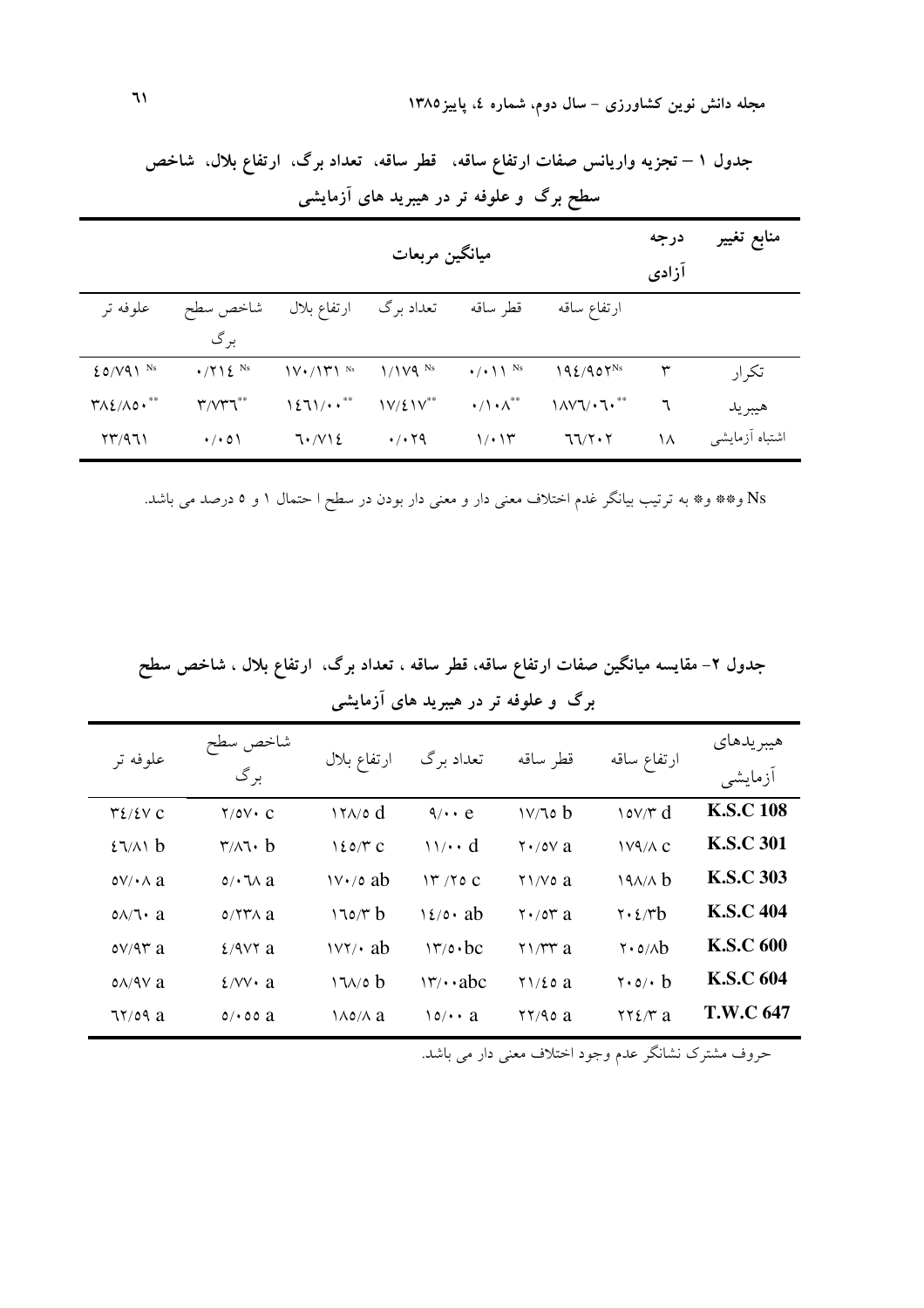جدول ٣- نتايج تجزيه واريانس صفات علوفه خشک، ساقه خشک،بلال خشک، برگ خشک، نسبت بلال به اندام هوایی خشک و نسبت برگ به ساقه در هیبرید های مختلف ذرت

| ميانگين مربعات                                |                                            |                 |                               |                            |                                           |    | منابع تغيير |
|-----------------------------------------------|--------------------------------------------|-----------------|-------------------------------|----------------------------|-------------------------------------------|----|-------------|
| نسبت برگ                                      | نسبت بلال به                               | بر گ            | بلال خشک                      | ساقه خشک                   | علوفه خشک                                 |    |             |
| به ساقه                                       | اندام هوایی                                | خشک             |                               |                            |                                           |    |             |
| $\Upsilon/\Lambda\Upsilon\,\xi$ <sup>Ns</sup> | $\bullet/\bullet\bullet\uparrow\text{ Ns}$ | $\cdot$ /770 Ns | $\cdot$ /77 $V$ <sup>Ns</sup> | $\cdot$ /791 <sup>Ns</sup> | $Y/TY^{\text{Ns}}$                        | ٣  | تكر ار      |
| $\S$ r/ $\gamma$ r.                           | $\cdot/\cdot$ \r**                         | $\cdot$ /079**  | $Y/T \cdot Y$ **              | $17.72.7***$               | $\Upsilon \Upsilon / \Upsilon \Upsilon^*$ | ٦  | هيبريد      |
| 9/9V                                          | $\bullet$ / $\bullet$ + $\bullet$          | 4/490           | $\cdot$ /۲۳٤                  | $\cdot$ /۲٦ $V$            | $\cdot$ / $\sim$ 0 $\vee$                 | ۱۸ | اشتىاه      |
|                                               |                                            |                 |                               |                            |                                           |    | أزمايشي     |

Ns و\*\* و\* به ترتیب بیانگر غدم اختلاف معنی دار و معنی دار بودن در سطح ا حتمال ۱ و ۵ درصد می باشد.

جدول ٤– مقايسه ميانگين صفات علوفه خشک ، ساقه خشک،بلال خشک ، برگ خشک ، نسبت بلال به اندام هوایی خشک و نسبت برگ به ساقه در هیبرید های مختلف ذرت

| نسبت برگ به                                   | نسبت بلال                                         | برگ خشک                            | بلال                    | ساقه خشک                   | علوفه خشک           | هيبر يدهاى       |
|-----------------------------------------------|---------------------------------------------------|------------------------------------|-------------------------|----------------------------|---------------------|------------------|
| ساقه                                          | به اندام                                          |                                    | خشک                     |                            |                     | أزمايشي          |
|                                               | هوايي                                             |                                    |                         |                            |                     |                  |
| $\mathsf{r} \cdot \mathsf{A} \vee \mathsf{a}$ | $\cdot$ /٤ $\wedge$ ο $\cdot$ a                   | $1/\lambda \cdot r b$              | $\mathbf{r}/\mathbf{v}$ | $Y/\lambda$ 20 e           | $V/T$ $\cdot$ $e$   | <b>K.S.C 108</b> |
| $\forall \forall x \in \mathbb{R}$            | $\cdot$ / $\mathfrak{r} \cdot \cdot \mathfrak{b}$ | $\forall x \land \mathbf{a}$       | $0/\cdot \cdot \tau$ ab | $\ell \cdot \ell$ d        | 11/T1 d             | <b>K.S.C 301</b> |
| $77/06$ ab                                    | $\cdot$ /29 $\cdot$ a                             | $Y/Y$ \v a                         | 7/20a                   | $2/\lambda \wedge d$       | 17/92C              | <b>K.S.C 303</b> |
| $\mathbf{y} \cdot \mathbf{y}$                 | $\cdot$ / { $\cdot$ $\cdot$ $\circ$ d             | $\frac{7}{2}$ 7/2 $\frac{7}{2}$ ab | $0/29V$ ab              | $\sqrt{20}$                | $\frac{12}{20}$ ab  | <b>K.S.C 404</b> |
| $\frac{8}{20}$                                | $\cdot$ /2770 C                                   | $Y/V$ o $V$ a                      | $0/97$ a                | $2/\lambda$ cd             | $\frac{17}{27}$ bc  | <b>K.S.C 600</b> |
| $\tau\tau/4\tau b$                            | $\cdot$ / $rao$ $\cdot$ e                         | $Y/V \cdot Y$ a                    | $0/\xi$ ab              | $0/\lambda$ o $\lambda$ bc | $\frac{12}{11}$ abc | <b>K.S.C 604</b> |
| $\forall \forall$ /0 $\land$ b                | $\cdot$ /۳۲۲۵ f                                   | $\frac{1}{2}$                      | $2/N$ to b              | $V/\xi \cdot o$ a          | 10/71a              | <b>T.W.C 647</b> |

۔<br>حروف مشترک نشانگر عدم وجود اختلاف معنی دار می باشد.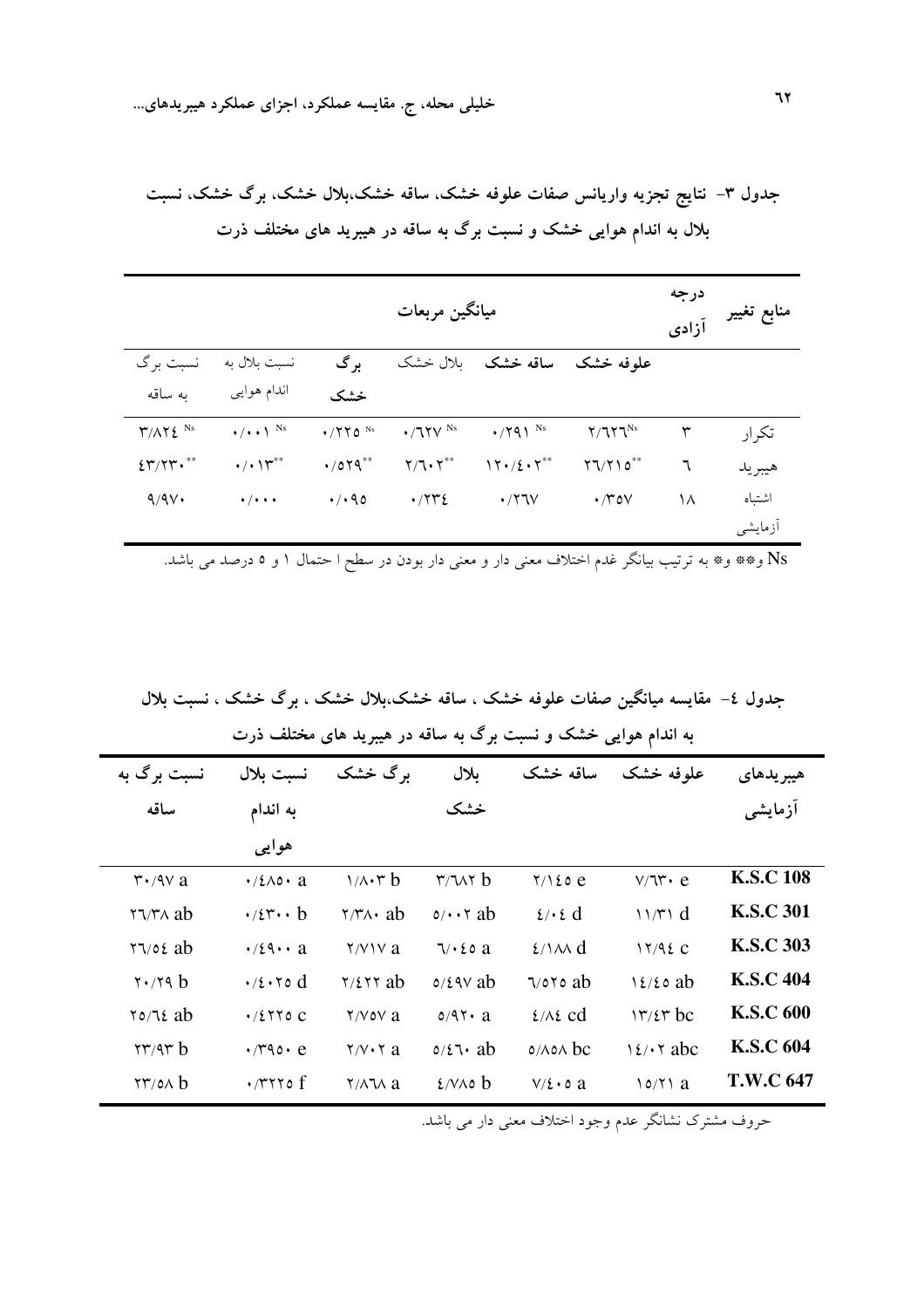با توجه بــا نتــايج بدسـت أمــده، امكــان كــشت سیلویی ذرت در منطقه خـوی در شـرایط کـشت دوم بعد از محصولات پاییزه وجود دارد . در بسین ارقام مورد بررسی برای کشت دوم ، هیبرید نیمه ديورس K.S.C 647 به علت داشتن صفاتي همچون ارتفاع بوته بالا، عملکرد علوفه خشک و علوفه تر، وزن خشک بـرگ و سـاقه بـالا و نيـز داشتن قطر ساقه بالا که از اجزای مهم و تاثیرگذار در عملکرد و گزینش یک گیاه علوفه ای هستند ، به عنوان بهترین هیبرید بـرای هـدف سـیلوئی در شـرايط كـشت دوم در منطقــه خــوى انتخــاب و توصيه گرديد. وزن خشک بلال کمترهيبريد ٦٤٧

منابع

۱– احمدی، م. وم بحرانی.۱۳۷۵. تاثیر تراکم روی عملکرد علوفه و برخی از ویژگی های زراعی دو رقم ذرت سیلوئی در کشت دوم در کوشکک فارس، پایان نامه کارشناسی ارشد. دانشگاه شیراز، ۸٦ صفحه. ۲– احمدیان، ق و ح کاظمی ۱۳۷۵. بررسی اثر تاریخ کاشت بر روند رشد و عملکرد چهار رقم ذرت دانه ای. پایان نامه کارشناسی ارشد، دانشگاه تبریز، ۹۸ صفحه.

گېر د.

۳– اکبری، غ ، ع . رضائی و غ، سرمدنیا.۱۳۷۲. ارزیابی اثرات تاریخ کاشت بر عملکرد و سایر خصوصیات زراعی ارقام ذرت در دو منطقه استان مرکزی (اراک و خمین) . پایان نامه کارشناسی ارشد، دانشگاه صنعتی اصفهان، ۱۰۸ صفحه.

٤- باصفا، م. و م. راشدمحصل ١٣٧٧. بررسي اثرات تاريخ كاشت بر عملكرد و سرعت رشد هيبريدهاي ذرت بر اساس درجه روز رشد.پایان نامه کارشناسی ارشد، دانشگاه فردوسی مشهد، ۱۱۸ صفحه. ٥- پرستار، ح، م . ک . پوستینی و ا. پانکه ساز .١٣٧٦. بررسی اثرات تراکم های مختلف کاشت بر عملکرد و اجزاء عملکرد شش رقم هیبرید ذرت. پایان نامه کارشناسی ارشد زراعت دانشگاه تهران ، ۱۲۸ صفحه. ٦– تاج بخش مهدی. ١٣٧٦. ذرت ، زراعت واصلاح آن. انتشارات احرار تبریز ، ١٦٠ صفحه. ۷– چوگان، ر.۱۳۷۵. بررسی و مقایسه عملکرد و اجزای عملکرد در ارقام هیبرید ذرت سیلویی . سایت اسناد و مدارک علمی ایران، www.irandoc.ir

۸– خدادادی، ح. و ا. قلاوند.۱۳۷۷. بررسی اثرات تاریخ کاشت و فاصله ردیف روی عملکرد و روند رشد دو رقم ذرت سیلویی. پایان نامه کارشناسی ارشد زراعت، دانشگاه تربیت مدرس تهران، ۱٦۳ صفحه.

می تواند به علت کمبود وقت برای ادامـه مراحـل

رشد و نمو و پر شدن دانه های بلال در شـرایط

کشت دوم برای این هیبرید متوسط رس باشـد و

در سال هایی که سرمای زود رس پاییزه نباشـد،

بهترين شرايط براي اين رقم هيبريد خواهـد بـود.

پیشنهاد می شود آزمـایش حـداقل یکـسال دیگـر

تکرار شـود تـا نتـايج از اعتبـار كـافي برخـوردار

باشندوارقام جديد اصلاحي توسط مؤسسه اصلاح

وتهيه نهال وبذر جهت بررسي عملكرد سيلويي

مورد آزمایش قرار گرفته و خـصوصیات کیفـی از

قبيل درصـد پــروتئين خــام، درصـد فيبــر خــام و

قابلیت هضم ارقام آزمایــشی مــورد بررســی قــرار